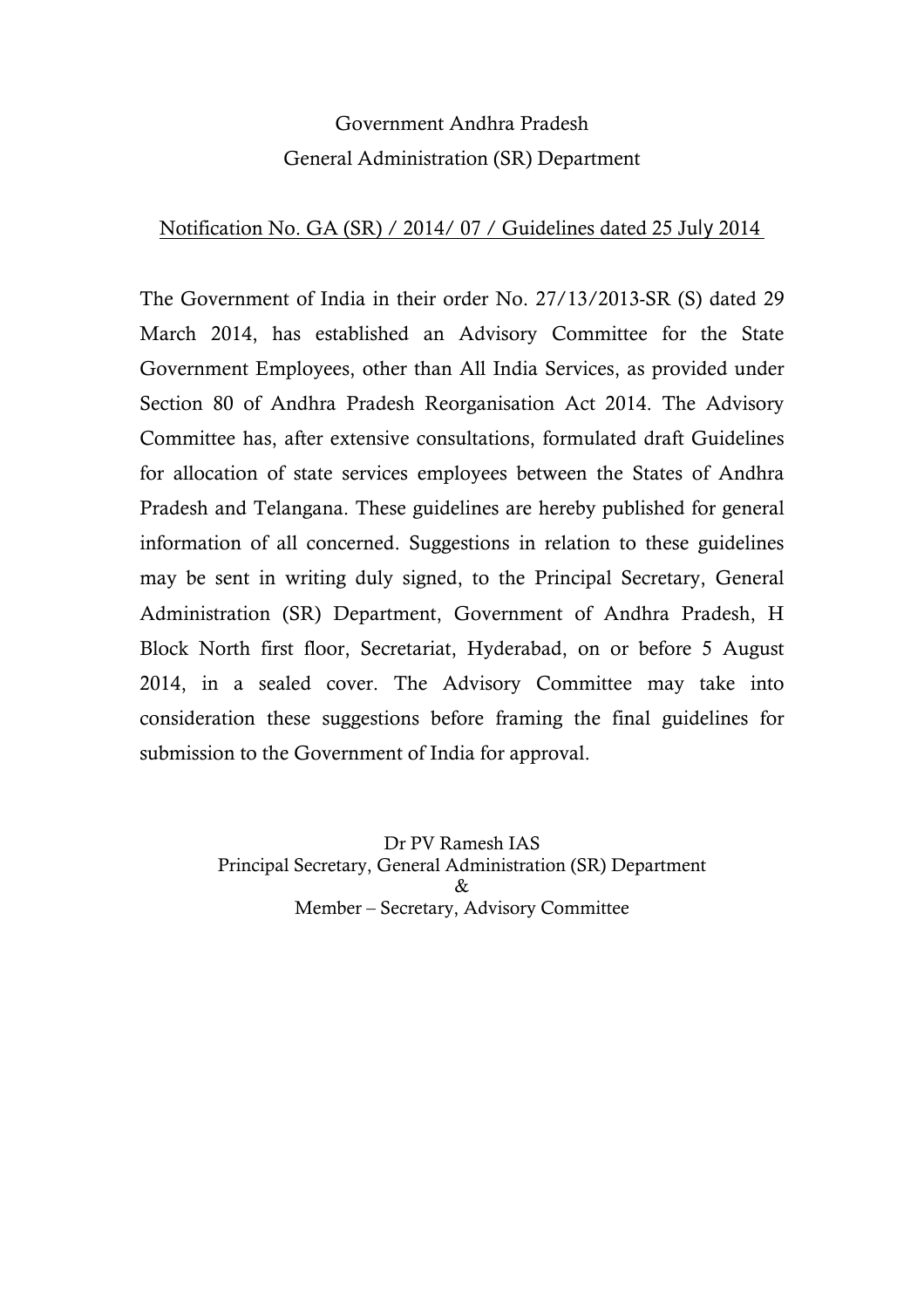### Guidelines Relating to Allocation of State Services Employees

### Introduction

1. The Andhra Pradesh Reorganization Act 2014 was notified on the first of March 2014. The Central Government has, in its notification S O 655 E dated  $4<sup>th</sup>$  March 2014. specified the second day of June 2014, as the appointed day for the purposes of the Act, when the new State of Telangana and the residuary State of Andhra Pradesh came into existence.

### Provisions as to Services

2. By virtue of the provisions of Section 97 of the Act, Article 371D of the Constitution will continue to remain in force in relation to the States of Telangana and Andhra Pradesh. Part VIII of the Act comprising Sections 76 to 83 relates to 'Provisions as to Services', Section 76 being on All India Services, and Section 83 on the Andhra Pradesh Public Service Commission. Sections 77 to 82 are the provisions on the strength of which persons borne on the Andhra Pradesh State cadres shall be allocated to the Successor States.

3. Section 80 of the Act provides for constitution of Advisory Committees and for issue of allocation guidelines by the Central Government. Accordingly, the Central Government has in its order dated 29<sup>th</sup> March 2014 constituted an Advisory Committee for the State Government Employees, to delineate objective and transparent criteria for the allocation of personnel belonging to the State Government borne on the existing cadres of different services of Andhra Pradesh between the two States viz., Andhra Pradesh and Telangana; to determine the cadre strength; to recommend specific individual allocation of State Government employees; and to consider any representation made by a State Government employee(s) affected by such allocation, in order to ensure fair and equitable treatment to all and to make appropriate recommendations.

### Functions of State Reorganization Department (SRD)

4. There shall be a State Reorganization Department (SRD), within the General Administration Department, functioning in the residuary State of Andhra Pradesh under the overall guidance of the Chief Secretary to Government. The SRD will be the nodal office for coordinating all matters relating to implementation of the Andhra Pradesh Reorganisation Act, 2014. A State Coordination Committee comprising the Chief Secretaries of the States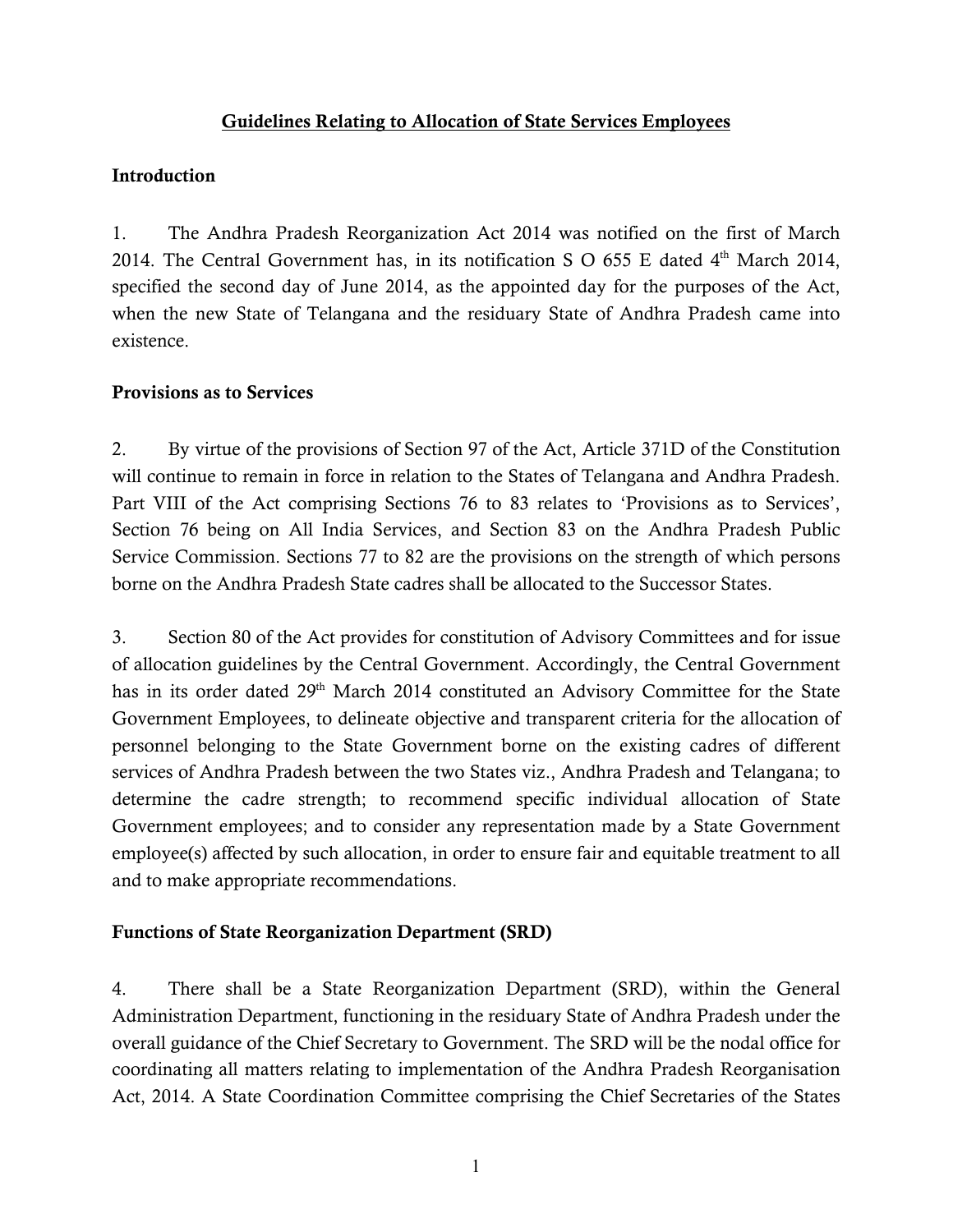of Telangana and Andhra Pradesh, and the Secretaries in charge of SRD of Andhra Pradesh and Telangana, with the Secretary SR of Andhra Pradesh as the Member-Secretary, who shall not be less than the rank of a Secretary to the State Government, will provide effective support to the Advisory Committee set up under Section 80 of the Act in the discharge of its functions.

5. The Department shall be responsible for providing the data base of posts, cadre strength, vacancies, and personnel as on the "appointed day" to the Advisory Committee, together with all material papers including the laws, rules, instructions, seniority lists, and details of disputes in relation to seniority, among others. The department shall also be responsible for submission of proposals relating to the cadre strength of different categories of posts in the States of Telangana and Andhra Pradesh, to secure options from the allocable employees in the continuing State as on the  $2<sup>nd</sup>$  June, 2014, to receive representations and remarks on cadre strength, publish tentative lists of persons proposed to be allocated to the two States, to receive representations and objections from the affected employees, and to publish the final lists as determined by the Centre, duly liaising with the State Government of Telangana and the Andhra Pradesh Government. The Principal Secretary to Government of Andhra Pradesh in charge of the GA (SR) Department shall be the Ex-Officio Member Secretary of the AC. He shall provide effective liaison with the Central Government and the AC on the one hand and the Government of Telangana and the various departments of the State of Andhra Pradesh on the other, and be responsible for all service matters pertaining to State Reorganization.

### Preparatory Steps

6. The first task of the Advisory Committee shall be the determination of cadre strength of the different categories of posts in various Services in the Departments in the combined State of Andhra Pradesh as on 1 June 2014, and to propose allocation of posts and distribution of cadre strength between the two States. Preparatory to this process, it shall be the responsibility of the General Administration (State Reorganization Department) of the Continuing State of Andhra Pradesh to gather information on and determine the following, to facilitate accurate and equitable estimation of the effective cadre strength of all categories of posts in the various departments in the two States.

i. A list of all Specified Gazetted categories of posts included in Schedule (3) of the Andhra Pradesh Public Employment Order, 1975 as amended up to date, for which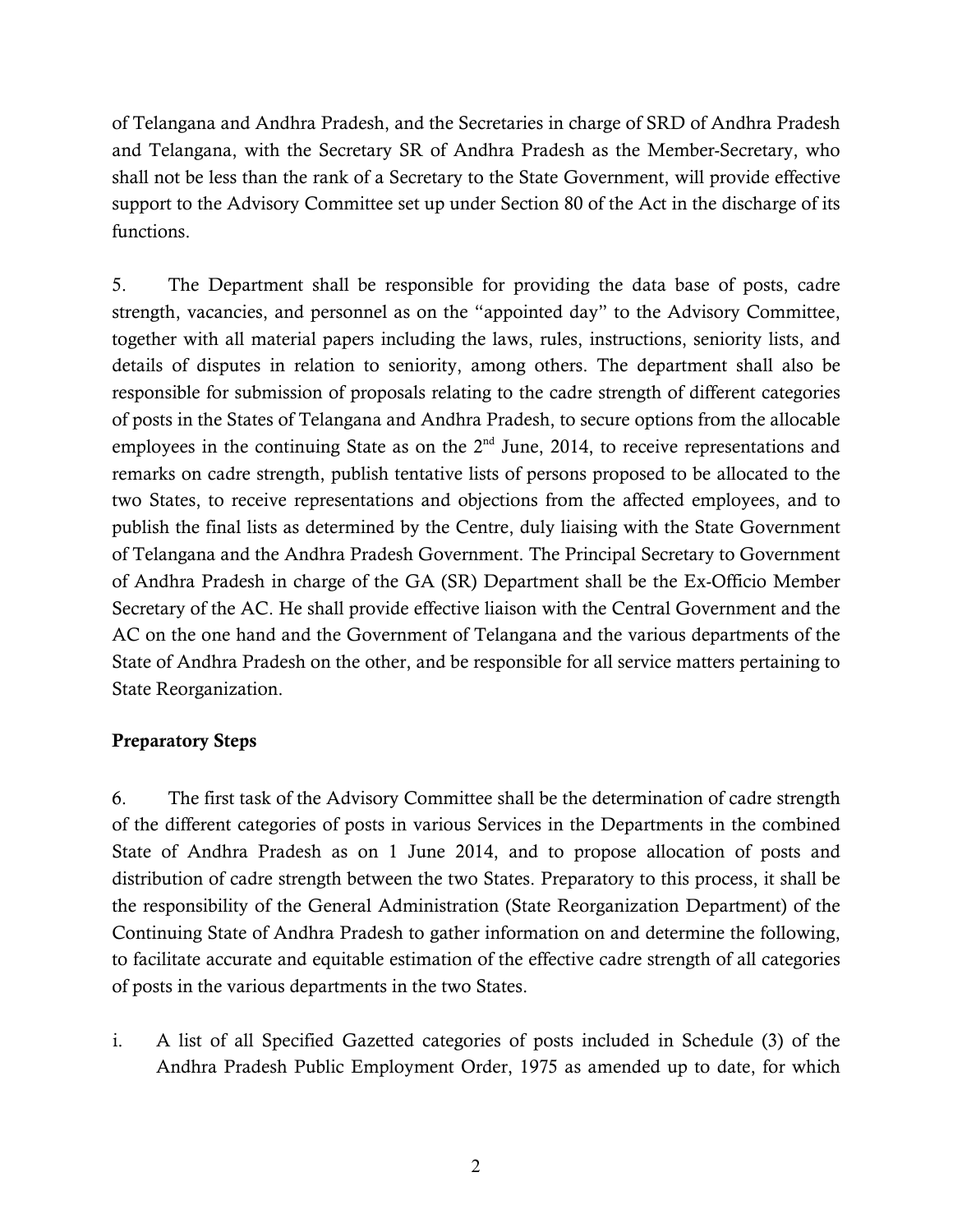local cadres have been organized. All the gazetted categories of posts other than the specified gazetted categories will therefore be allocable between the States.

- ii. A list of all gazetted categories of posts other than the specified gazetted categories that are allocable between the two States.
- iii. A list of categories of posts in respect of which multi zonal cadres have been organised in terms of Sub paragraph 5 of Paragraph (3) of the Andhra Pradesh Public Employment Order 1975, which transcends the boundaries of the successor States, posts in which will now be required to be allocated between the two States, on the basis of the physical location of the posts in the territories comprised in the two States. Persons holding posts in these cadres shall be given option to exercise preference to serve either of the States.
- iv. A list of all non gazetted categories of posts in the departments which have been notified as exempt from the requirement of organizing local cadres, under Sub paragraph (8) of Paragraph (3) of the Order, by virtue of which it becomes necessary to consider allocation of posts and persons holding such posts.
- *v.* A list of departments which came into existence after the issue of the Presidential Order to which the provisions of the Presidential Order have not been applied. As such, no local cadres would have been organised in these departments. *Territorial posts in these departments will be deemed to be allocated based on location. State cadre posts, both non- gazetted and gazetted, and the personnel holding such posts will be allotted between the two States in accordance with the principles specified in para-18.*
- vi. Up to date and authentic lists of the following, which stand exempted under Paragraph 14 from the provisions of the Presidential Order:
	- (a) Secretariat Departments,
	- (b) Offices of Heads of Departments,
	- (c) Special offices and Establishments,
	- (d) State level Offices and Institutions, and
	- (e) Major Development Projects.

The State Government may identify, in respect of the above entities, those departments, special offices and establishments, State level offices and institutions and major development projects that exclusively serve territories falling within each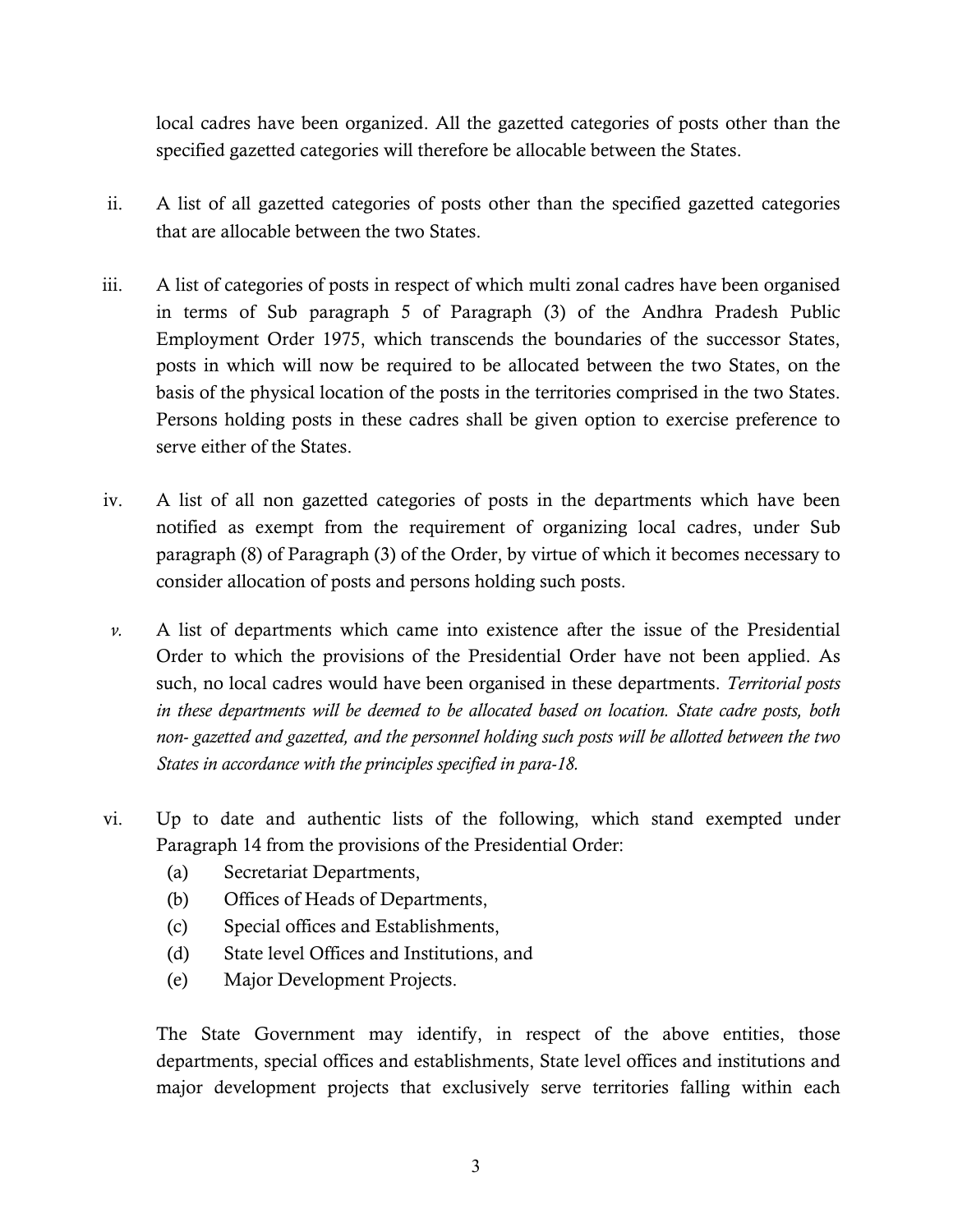successor state, which will be treated as territorial institutions for purposes of this Act. All posts in these departments, offices, institutions or projects will be deemed allotted to the successor States where they are physically located.

The rest of the entities notified under the Presidential Order that serve the entire State only will now be treated as State level Offices, Institutions and Establishments, and Major Development Projects. The posts in these State Level Entities determined as such for the purposes of this Act have to be equitably shared between the States. The State Government of Andhra Pradesh will furnish the list of entities that will be treated as territorial entities; and those that will be treated as state level entities for the purposes of the Act to the Advisory Committee with supporting data in respect of every department to enable the Advisory Committee to ensure accuracy of the classification by the Government.

- vii. Under sub-section (5) of Section 9 of the Act, the Grey Hounds and Octopus forces of the existing State of A P shall be distributed between the successor States after seeking the options from the personnel. The State Govt. of AP will give details of the posts and strength of personnel in place in these forces to the Advisory Committee.
- viii. All State level posts (non-territorial) in departments would be equitably apportioned between the two States in the ratio of population ratio (58.32 for AP and 41.68 for Telangana) or on the basis of geographic intensity of activity in the two States. The State Government shall determine the departments, State level posts in which are to be apportioned on the basis of geographic intensity of activities of the department, including the rationale and ratio to be adopted for apportionment of posts. The AC shall cross check the accuracy of empirical validation done by the State Government.
- ix. The Member Secretary of the General Administration State Reorganization Department shall make available to the Committee all data relating to the cadre-wise, department-wise lists of persons ordered to serve the State of Telangana provisionally by the Central Government including representations there on and decisions thereof.

### Allocation of Posts

7. All sanctioned civil services and civil posts that existed immediately prior to the appointed day, i.e., 1 June 2014, shall be allotted to the successor States. Sanctioned posts do not include posts approved to be filled-in on contract or by outsourcing. Allocable posts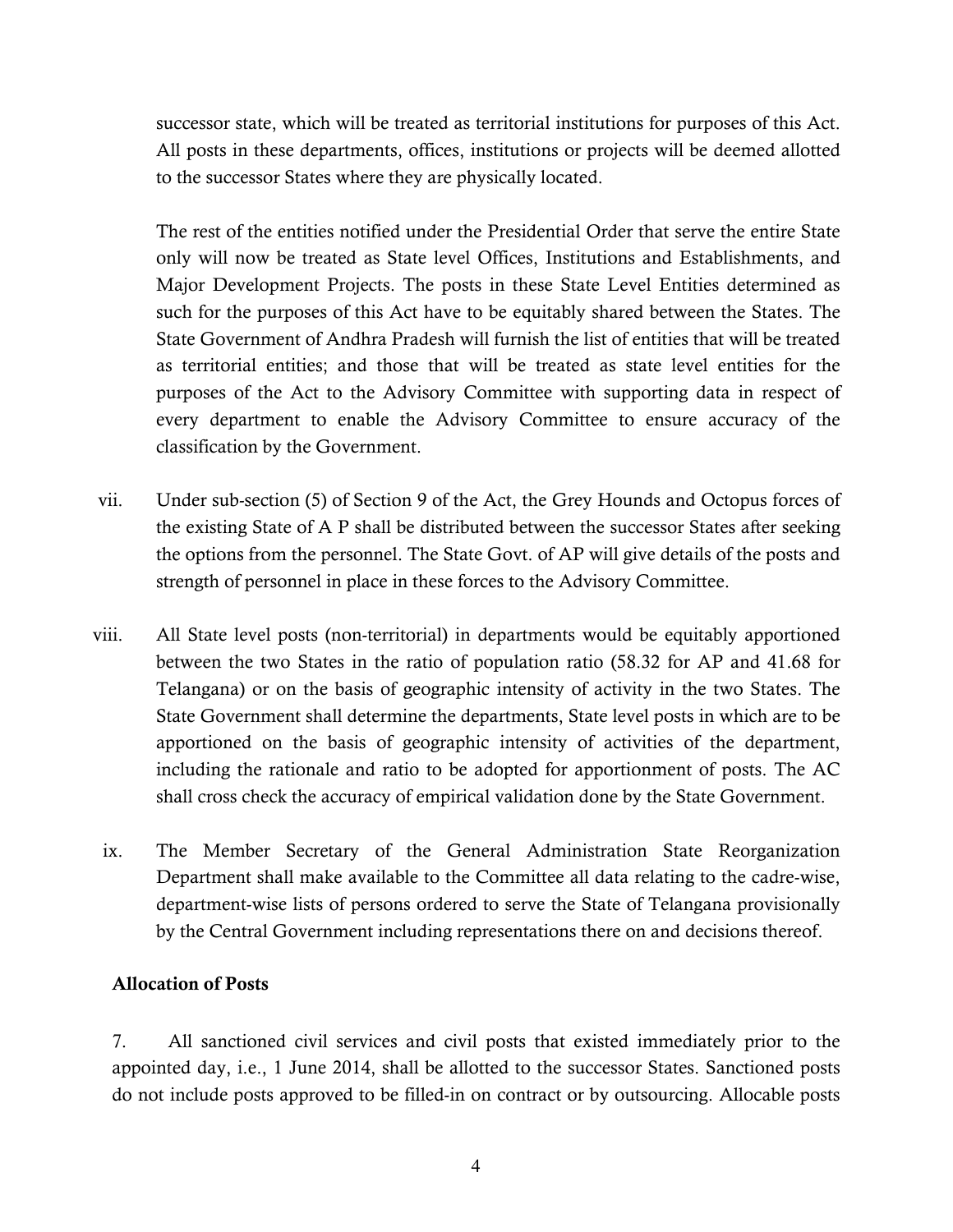include vacant posts. Allocation of posts and personnel between the two States in respect of State Services (other than All India Services) will be undertaken in terms of Sections 77 to 82 of the Act, which may be read as an integral part of these guidelines.

8. The posts of the un-divided State have to be allocated between the Successor States with reference to the territorial posts relatable to the geographic area of the Successor State, and the State level posts. The territorial posts located in the geographical area of a Successor State go to that Successor State; whereas the posts at the State level are to be equitably shared between the two States. The territorial posts and a fair share of the State level posts in a category together constitute the total cadre strength of a category of post in a State.

9. State Services posts (other than All India Services) shall be allocated in the following manner:

- i. Posts relatable to a territory which includes areas like village, town, circle, mandal, division, district, zone, or multi-zone, including posts relatable to institutions, special offices and establishments, projects, and undertakings to be classified as territorial entities, where such territories have been transferred in their entirety to a successor State, shall be deemed to be posts of that successor State on and from the appointed day i.e., the 2<sup>nd</sup> June 2014. For removal of doubts it is clarified that mere location of an entity in the Hyderabad City does not make it a territorial institution, posts in which are allocable to the State of Telangana. The following illustrative list of territorial posts stand allotted to the Successor States:
	- a. All posts in the local, district, zonal and multi-zonal cadres, which fall entirely in one of the successor States, including those posts in multi zonal cadres that transcend the State boundary, which are located within the respective States.
	- b. Other categories of territorial posts in departments, which have not been organised into local cadres by virtue of exemption from the Presidential Order or otherwise.
	- c. Posts in departments or entities which fall solely and serve exclusively one of the States
	- d. Posts in special offices and establishments serving solely one State
	- e. Posts in major development projects solely falling within and serving one State
	- f. Posts in state level institutions falling within and serving one State solely.
- ii. All other posts, which are not exclusively relatable to areas going only to one State, like posts in the Secretariat and offices of Heads of Departments; and State Level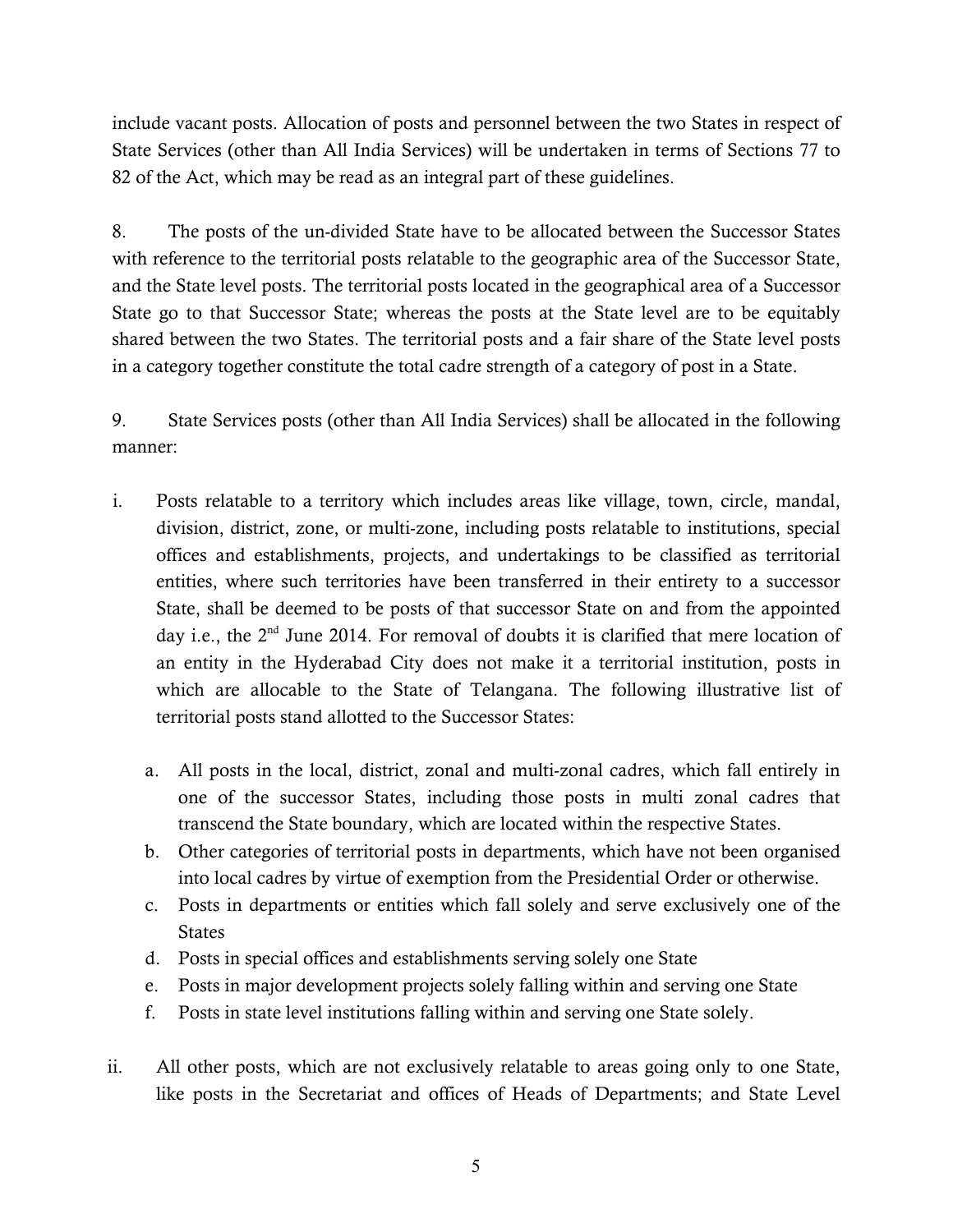Offices and Institutions, Special Offices and Establishments and Major Development Projects, determined as such for the purposes of this Act, if any, serving more than one State, including posts belonging to the organized State and Subordinate Services cadre posts in these offices, may be allotted on the basis of the ratio of population of the two States. Accordingly all regular sanctioned posts in every category of posts mentioned above shall be divided in the ratio of population of the two States as per 2011 census i.e., 41.68:58.32 between the State of Telangana and the State of Andhra Pradesh respectively. However in case of departments responsible for activities that do not exclusively conform to population criterion, the apportionment of posts between the Successor States may be based on the ratio of geographic intensity of activity of the department concerned in the two States, validated by empirical evidence.

10. It is clarified that the State level posts that are divisible between the two States comprise two distinct types of posts in a department, viz.:

- i. Posts at the state level of organised State-wide Services in a department for which the whole State is the unit of appointment, officers holding posts in which are liable for transfer throughout the State; and
- ii. Posts in the State level entities in a department serving the whole State where the unit of appointment is the office of the Secretariat head, the H o D or the Head of the State level entity.

Posts in a category belonging to an organised State-wide Service like the Andhra Pradesh Agricultural Service comprise the following:

- $\checkmark$  Territorial posts which are deemed to be allotted to the respective States; and
- $\checkmark$  Posts in State level entities that have to be distributed between the States in the proportion specified.

### Determination of Cadre Strength of Allocable Categories of Posts

11. The G A (SR) Department shall propose the cadre strength of all categories of allocable posts in the undivided State on the day preceding the appointed day, i.e., June 01, 2014, and the distribution of posts thereof between the successor States, in accordance with the principles set forth in these Guidelines, after verifying and satisfying itself of the details of sanctioned posts category wise, cadre-wise, grade-wise.

12. The Advisory Committee shall in turn scrutinize and arrive at the cadre strength in the State as on the 01 June 2014, and the distribution of posts in each category of posts in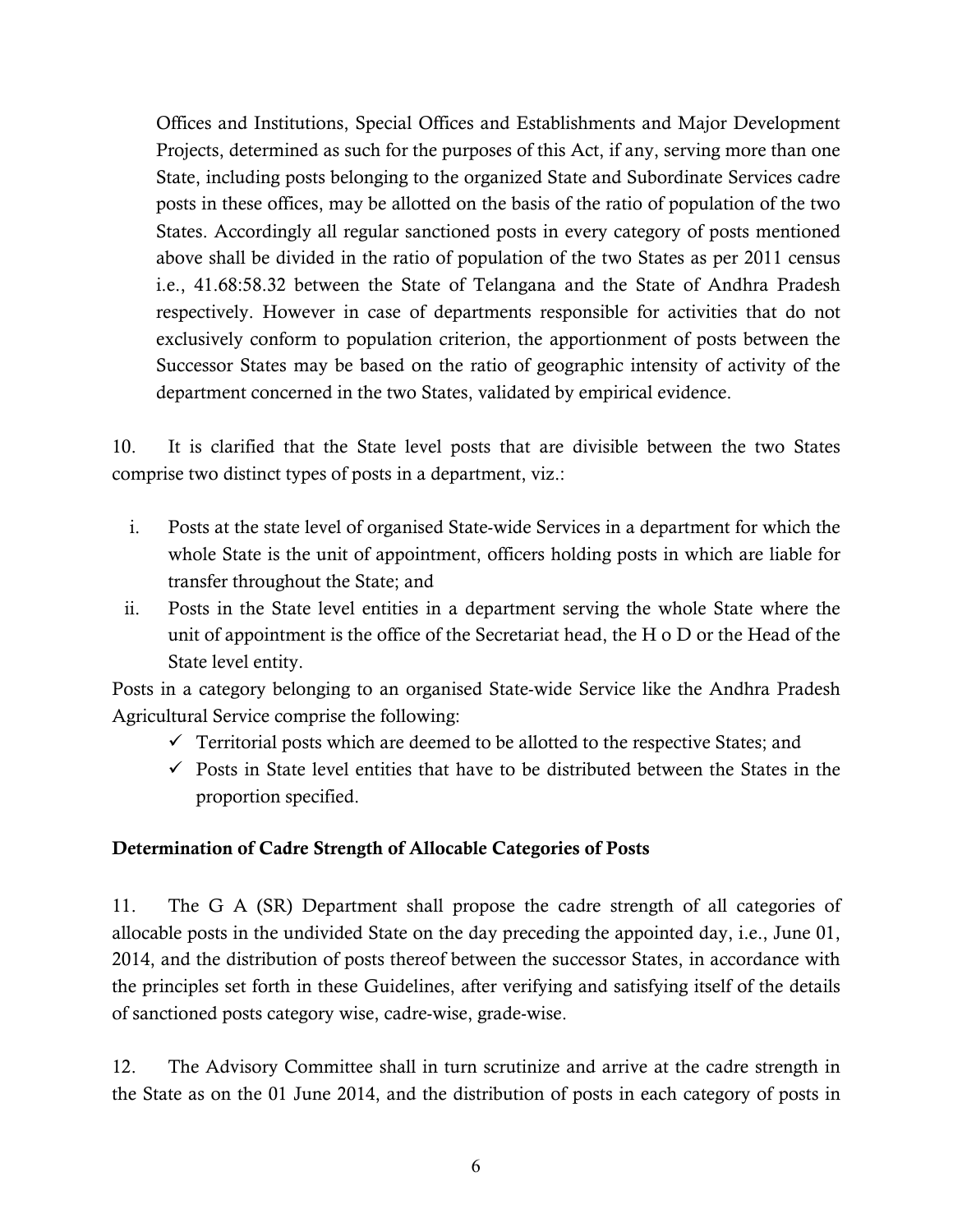every department between the two States. The statement will clearly indicate the posts including vacant posts allocated in each category in every department, in the two States as on the 'appointed day'. While determining cadre strength and distributing posts the following may be kept in mind:

- i. Posts included in the AIS cadres will not be allocated
- ii. AIS cadre posts in a combined cadre of AIS and State Services posts in a category will not be allocated.
- iii. Automatic advancement scales, which are personal to those who have completed specified number of years of service, will not be treated as separate cadres for allotment purposes.
- iv. There are posts in different grades in a category. For example in the case of the class of deputy collectors there are deputy collectors of ordinary grade, selection grade and special category. For the purpose of allotment each of these will be a separate category. Similarly, doctors of each speciality will be treated as a separate category for the purposes of apportionment.
- v. Where, however, the number of posts of different grades in a category is too small making it difficult to apportion in the specified ratio, such posts could be clubbed for allocation.
- vi. There are a large number of single/ isolated posts or posts the number of which cannot be proportionately divided and allotted. A single post could be allotted to the State for which it was created or the State that it serves most or with reference to the State to which the person holding the post is allotted.
- vii. No allocable posts should be omitted while distributing the cadre strength between the two States.

13. The recommendation of the Advisory Committee in regard to cadre strength should be finalized only after the Committee places its principles of determination along with the actual cadre strength proposed with requisite details thereof, on the website of the State Governments for a period of ten days, to allow comments/ representations to be made thereon; and the Committee takes a view on the issues that may be raised by the stakeholders. Once the cadre strength is determined on this basis, shortages in different services in the undivided State of Andhra Pradesh vis-à-vis their present cadre strength should be distributed pro-rata between the successor States so that neither State is at a disadvantage. The cadre strength of departments so arrived at in consultation with the States shall be approved by the Government of India.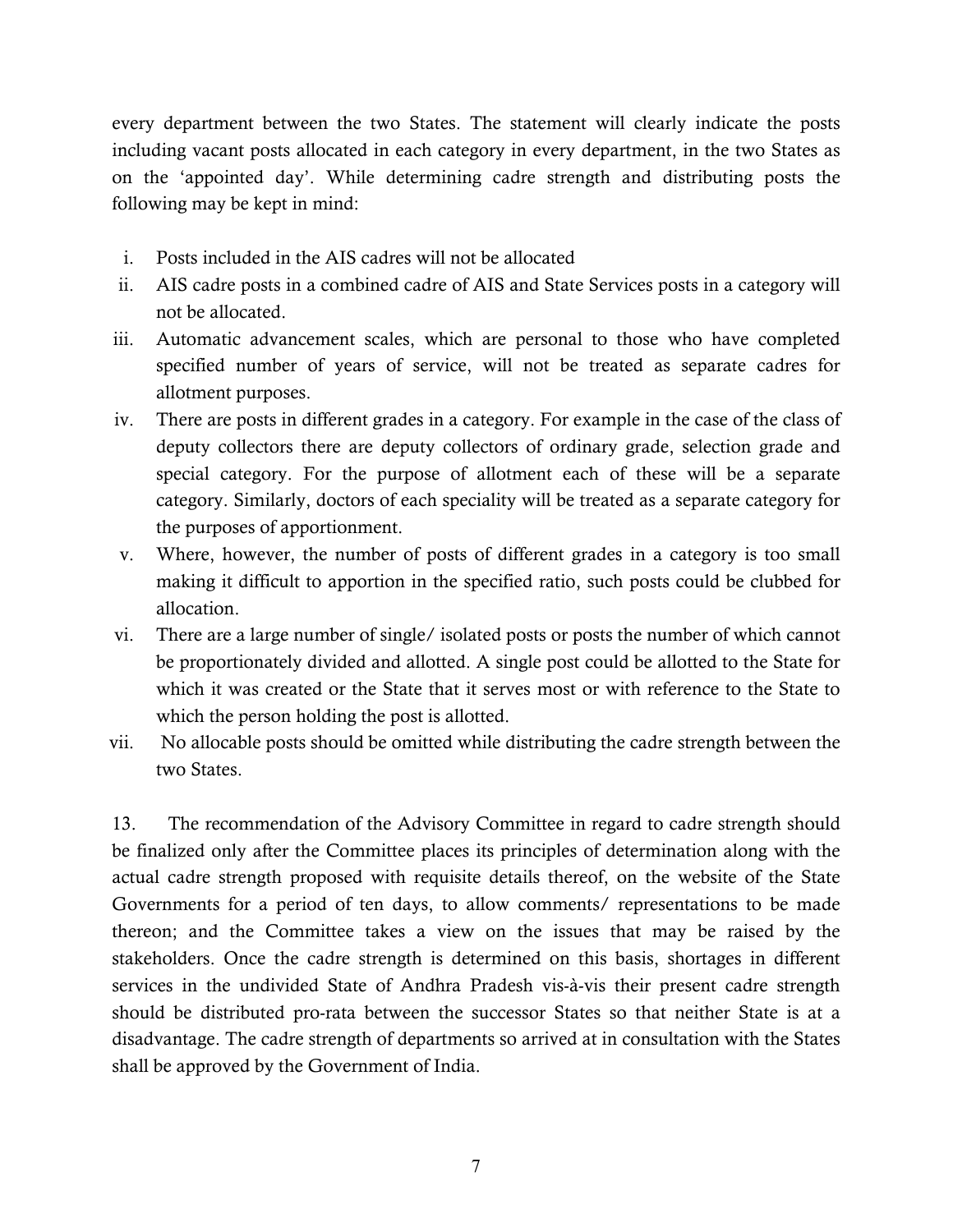### Allocation of Personnel

14. Final allocation of State cadre personnel (other than AIS) shall be done in terms of Section 77(2) and (3) of the Act reproduced below:

*(2) As soon as may be after the appointed day, the Central Government shall, by general or special order, determine the successor State to which every person referred to in sub-section (1) shall be finally allotted for service, after consideration of option received by seeking option from the employees, and the date with effect from which such allotment shall take effect or be deemed to have taken effect:*

*Provided that even after the allocation has been made, the Central Government may, in order to meet any deficiency in the service, depute officers of other State services from one successor State to the other:*

*Provided further that as far as local, district, zonal and multi-zonal cadres are concerned, the employees shall continue to serve, on or after the appointed day, in that cadre:*

*Provided also that the employees of local, district, zonal and multi-zonal cadres which fall entirely in one of the successor States, shall be deemed to be allotted to that Successor State:*

*Provided also that if a particular zone or multi-zone falls in both the successor States, then the employees of such zonal or multi-zonal cadre shall be finally allotted to one or the other successor States in terms of the provisions of this sub-section.*

*(3) Every person who is finally allotted under the provisions of sub-section (2) to a successor State shall, if he is not already serving therein, be made available for serving in the successor State from such date as may be agreed upon between the Governments of the successor States or, in default of such agreement, as may be determined by the Central Government: Provided that the Central Government shall have the power to review any of its orders issued under this section.*

15. Under Section 81 of the Act the Central Government may give such directions to the State Government of Andhra Pradesh and the State Government of Telangana as may appear to it to be necessary for the purpose of giving effect to the provisions of sections 76 to 80; and the State Governments shall comply with such directions.

16. All employees of local, district, zonal, and multi-zonal cadres, which fall entirely in one of the Successor States, shall be deemed allotted to that Successor State with effect from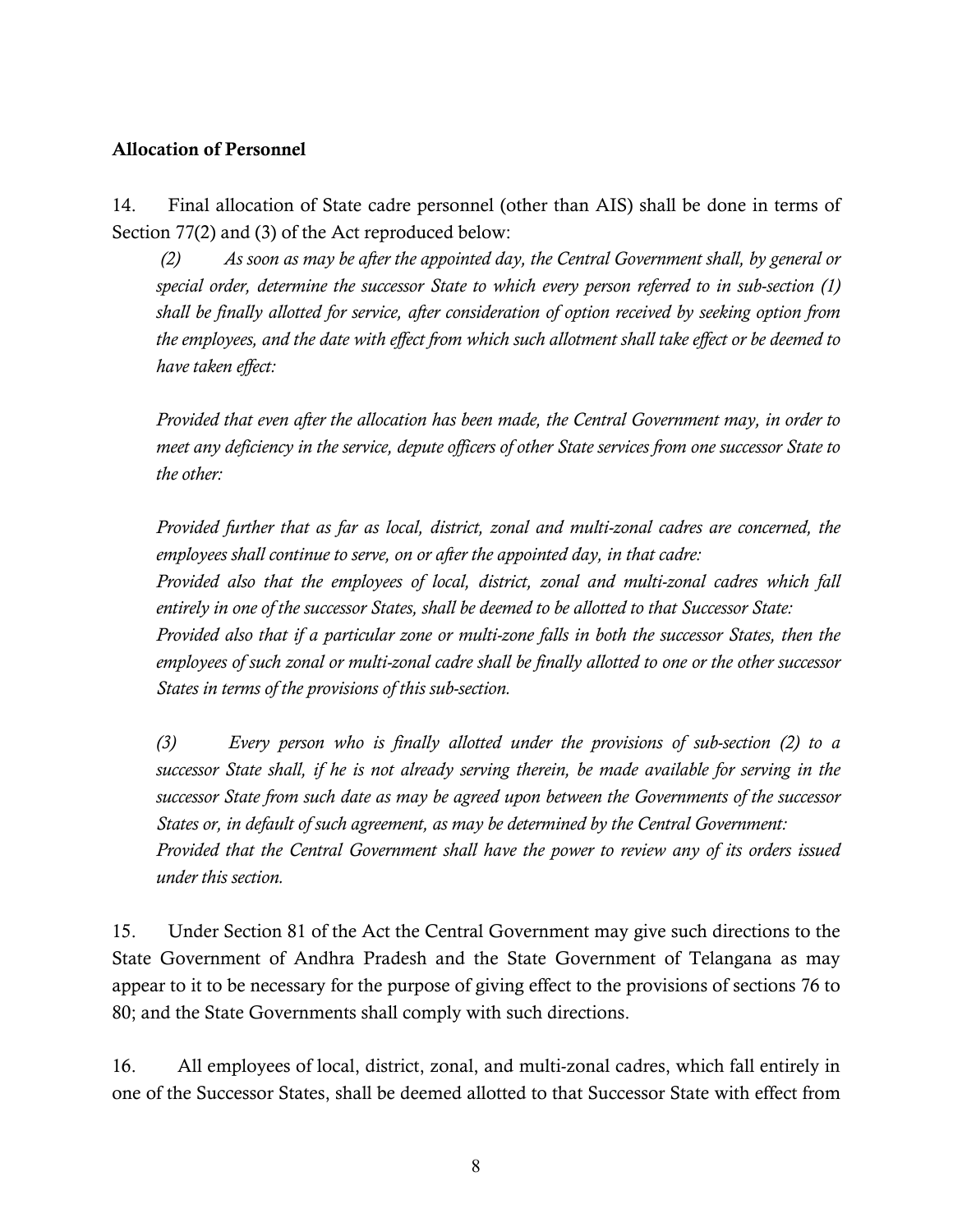the appointed day of June 02, 2014. All employees who are transferable throughout the State, and employees at the State level belonging to the Secretariat, offices of HoD and State level offices, Institutions, and Special establishments and Major Development Projects shall be allotted to the Successor States. The following illustrative groups of personnel have to be considered for being allocated between the two States:

- a. Holders of posts in the organized State cadres other than those that have been localized
- b. Holders of other posts which have not been localized
- c. Holders of posts in the Secretariat
- d. Holders of posts in offices of heads of departments
- e. Holders of posts in state level offices and special offices and establishments
- f. Holders of posts in Major development projects if any
- g. Holders of Trans- border multi zonal cadres posts, and
- h. Octopus and greyhound forces personnel.

17. A review of personnel strength of each category of posts shall be done by the Advisory Committee to determine the number of persons to be allotted to each cadre of a category to the two States; in the light of the cadre strength of each category of post in a department on the appointed day. Thereafter the Committee will determine, in the light of the proposal received from the GA (SR) Department, the details of persons to be allotted to each State in respect of each category, keeping in view the status of seniority lists of cadres and disputes in relation to seniority and implications thereof, in accordance with the principles and procedure herein after prescribed.

### Principles guiding Allocation

- 18. The following principles and procedure shall guide the final allocation of personnel:
	- a) Persons who immediately before the appointed day are serving on substantive basis in connection with the affairs of the existing State of Andhra Pradesh shall be considered for allocation. Employees holding posts on purely ad-hoc basis immediately before the 'appointed day' shall be considered against substantive posts (or regular) held by them on the 'appointed day' if any.
- b) Allocation of employees would be based on final distribution of posts including vacant posts proposed by the Advisory Committee in consultation with the successor States and after approval of the Central Government.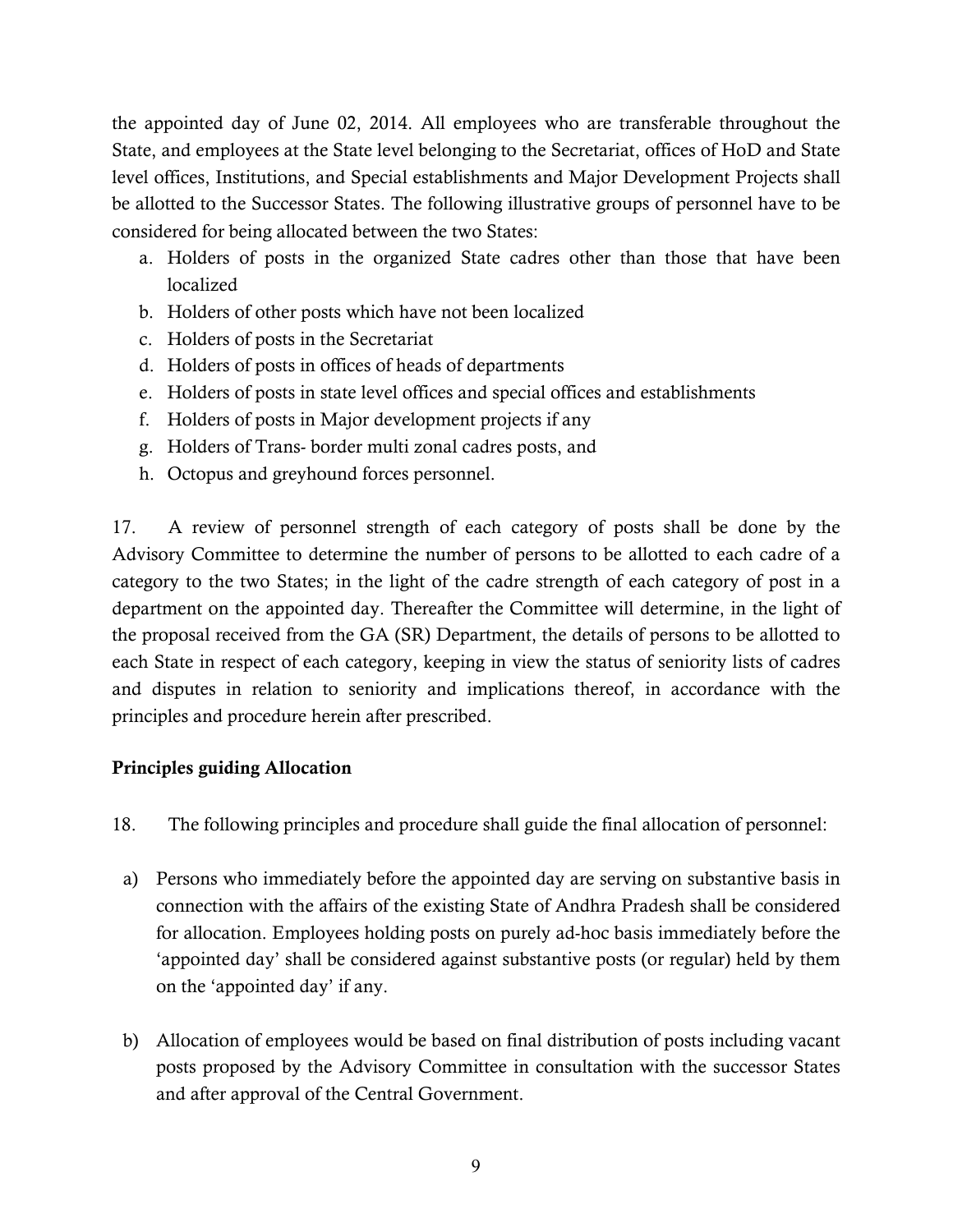- c) Allocable employees shall be considered for allotment between the successor States on the basis of seniority list as available on June 01, 2014.
- d) The employees to be allocated would include persons who are absconding, long absentees, those on leave preparatory to retirement or other kinds of leave, those under suspension, persons undergoing training and employees on deputation, including foreign-service deputation. There shall not be any case of an employee not being allocated to either of the successor States.
- e) State service employees who hold allocable posts shall be allocated after seeking option from the employees indicating their preference to serve in either of the successor States after taking their option into consideration. It shall be open to the Central Government to allot the person to any successor State in the administrative interest or in the exigencies of public service.
- f) The allocation shall be done in order of seniority as available on June 01, 2014. Those who have opted, who are 'local candidates' relatable to the State to which they have opted, shall, in order of their seniority, be considered for allocation first. If allocable posts in that category remain, others will be considered in reverse order of seniority by allotting the junior most.
- g) Employees who are not local in relation to both States will be allocated on the basis of nativity / domicile based on due verification and certification of nativity / domicile by the Head of the concerned Department.
- h) Employees who are members of the Scheduled Castes or the Scheduled Tribes shall be considered for allocation on the basis of their option, if *they are local candidates* or domicile. In the event an SC or ST employee has not exercised his option he / she shall be allocated to the State of his / her domicile, as determined based on his / her service register.
- i) Class IV employees and drivers of light vehicles shall be allocated on the basis of option *or local candidature*, as far as possible.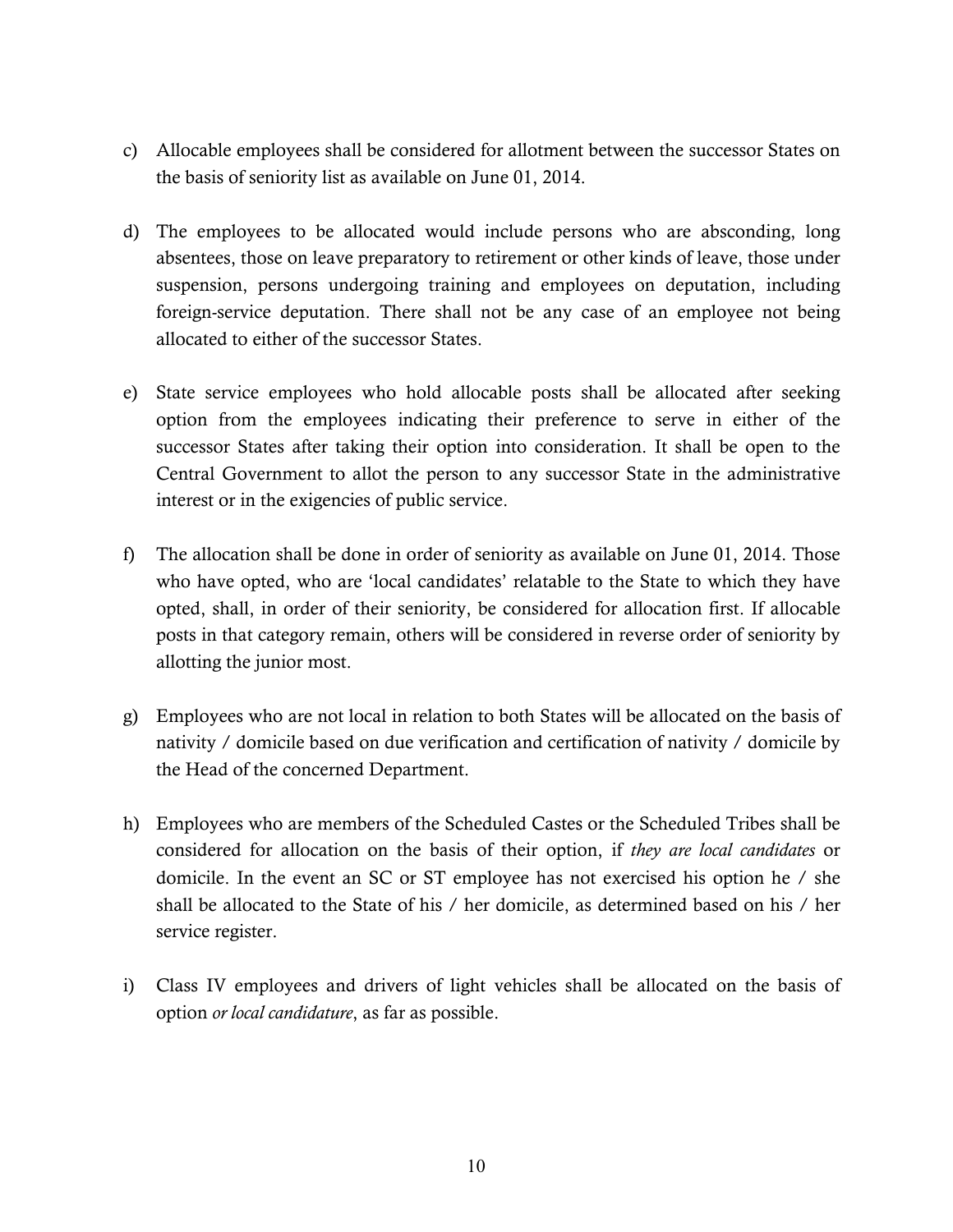- j) Spouse of an All India Service (AIS) officer who is a State government employee shall be allocated, where so desired by the spouse, to the State to which the AIS officer is allocated.
- k) Spouses in State government and related state government institutions shall as far as practicable be allotted to the same State, after considering options made by them.
- l) Cases of alleviation of extreme personal hardship of State government employees will be exceptions to the principle:

i) Widowed, legally separated and divorced women employees may be considered for allocation to the State to which option is exercised.

ii) Handicapped persons of more than 40% disability may be allocated on the basis of option, subject to the procedure prescribed by the State Government.

iii) The employees who are known to be facing serious medical hardship, in cases of Cancer (self or dependent family), Open Heart / Bye-pass surgery, and Kidney Transplantation / Kidney failure and continuing on dialysis (self) shall be considered for allotment on special grounds on priority on the basis of option, subject to strict proof of verification as per the procedure prescribed by the State Government.

- m) Vacant posts allocated to a State shall not be used to allot a person unless there are more employees who are local candidates of that State.
- n) Local candidature shall be as defined under the Andhra Pradesh Public Employment Order, 1975 as may be entered in the service record or as certified by the competent authority, with strict reference to the school records. False claim of local candidature or production of false certificate with the intent to mislead shall be punishable as a criminal offence and also be subject to major disciplinary proceedings.
- o) Cadre composition with reference to direct recruits/ promotees and recruitments by transfer, and reserved categories of persons as on the appointed day (observed percentage of reservations for different groups) may, as far as practicable, be kept in view while allotting personnel to the two cadres.
- p) There are certain departments in which the number of posts in a category in the department is limited, but there are many more persons holding posts in the category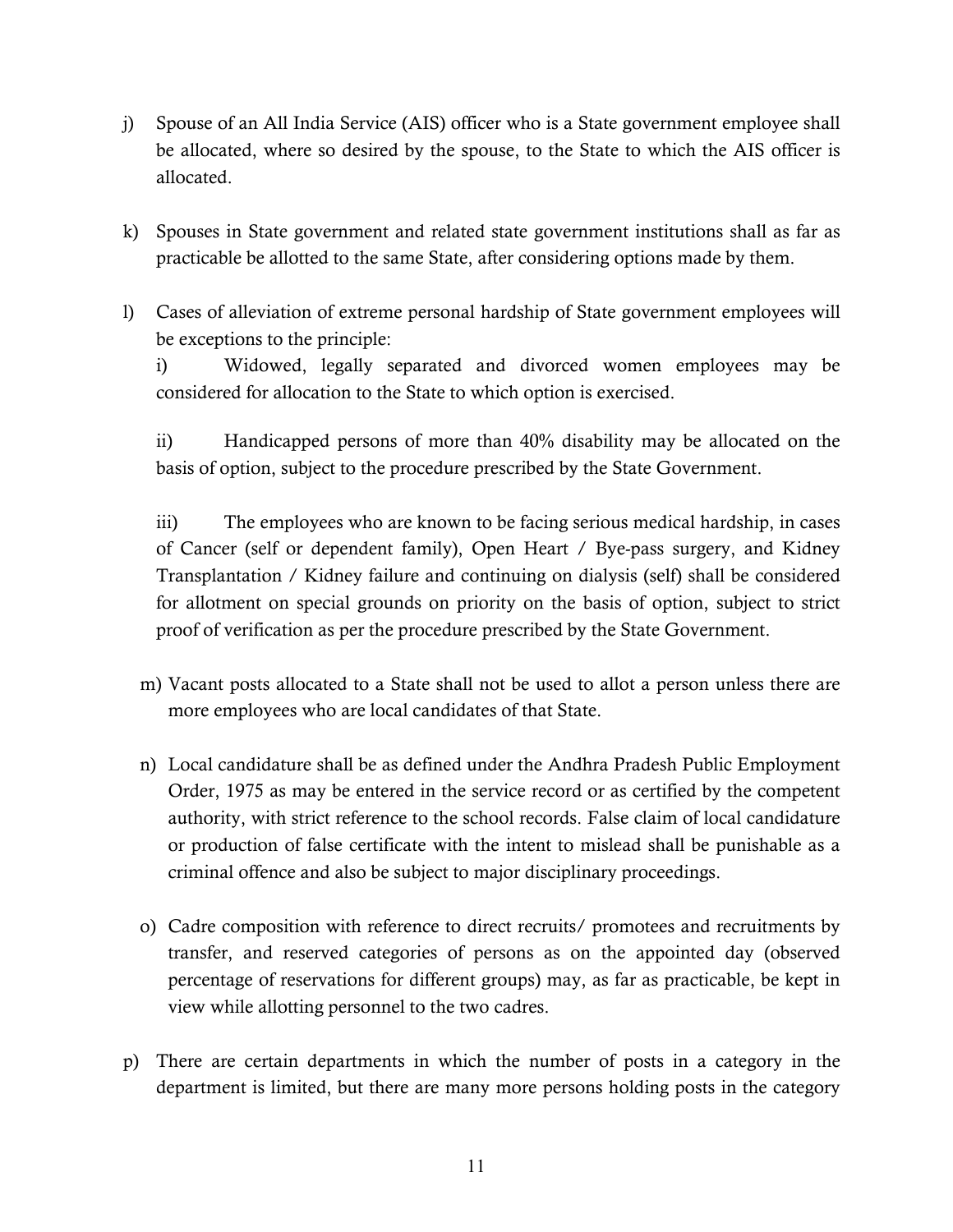on tenure in other departments or on foreign-service deputation. In such cases personnel who are in excess of the sanctioned strength may be distributed between the States duly reckoning the tenure posts or foreign-service posts of the category in the respective States without their being formally added to the cadre strength, for the purpose of allocation of personnel between the states.

- q) Where personnel in the seniority list of a category of post is appointed based on subject specialization like in the case of teaching jobs or medical specializations, allotment of posts and personnel in such cases should be subject specialization wise.
- r) Officers who have retired/died after the appointed day but before allocation will also be allotted.
- s) Employees belonging to allocable categories of one department working in another department or organization on deputation/ tenure basis will be allotted by the parent department of the officer.
- t) Local cadre personnel, who are deemed allotted to the State in which the local cadre is situate, working on tenure basis in the Secretariat, Offices of Heads of Department, State Level institutions and Special offices and Establishments and Major Development Projects, as declared under the Presidential Order, will be repatriated to the parent local cadre.
	- u) Personnel 'on other duty' will be reverted to their parent offices or departments for allotment.
	- v) Candidates who stand allotted by the APPSC or other recruiting agency before the appointed date will be asked to indicate their preference to a State. They will be liable to serve the State to which they are allocated.
	- w) The Advisory Committee will also consider allocation of State Services Employees in the institutions / centres / corporations, etc., included in Schedule IX and X of the AP Reorganisation Act 2014 and other similar entities on 1 June 2014 while making allocation of employees between the two States.
	- x) The actual allocation of personnel to States shall be guided by the public interest and the administrative needs of the posts in the states.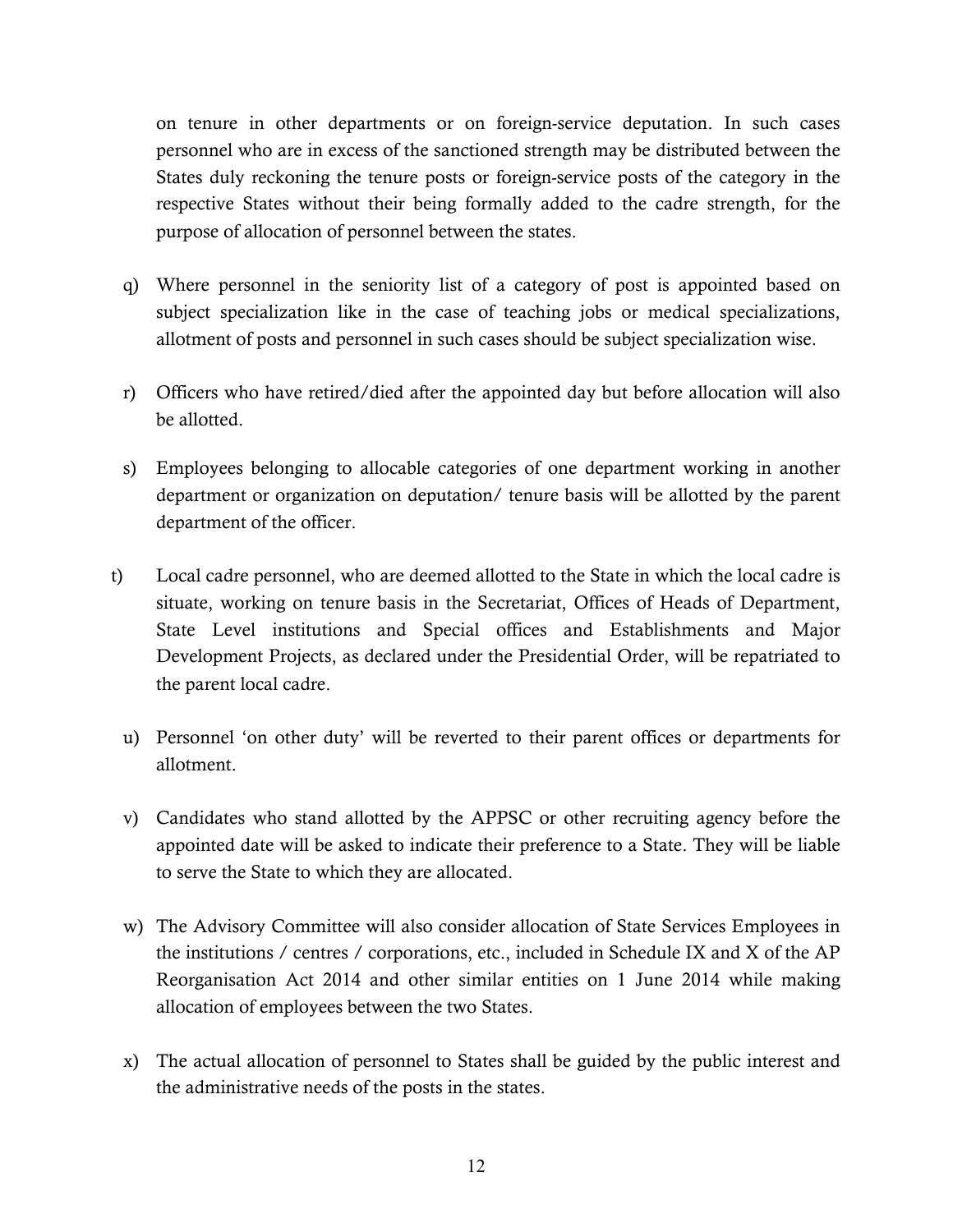- y) Posts created subsequent to the appointed day by either State Governments will be reckoned, if so desired by that State, for the purposes of final allotment of state services employees.
- z) Notwithstanding the guidelines indicated above the Advisory Committee would be at liberty to consider any principle / factor which may become crucial in deciding the allocation of employees to the successor states subject to approval of the Central Government.

### Process of Allocation of Employees

19. The Committee shall follow the procedure herein after mentioned for allocation of employees:

- i. All employees would be asked to exercise their options in the prescribed proforma annexed to these Guidelines, and forward their duly filled option forms to the Member Secretary, Advisory Committee, G A State Reorganisation Department, A P Secretariat electronically and through the proper channel indicating their preference for either of the States within two weeks from the date of public notification calling for options.
- ii. Letter calling for options shall be given wide publicity through print and electronic media. A copy of the letter shall also be placed in the public domain for wide publicity.
- iii. The employees, who are eligible for allocation to either of the successor States as specified above, will submit their option form addressed to the Member Secretary, Advisory Committee through the respective Administrative Departments of the government in which they are working, to the Andhra Pradesh State General Administration State Reorganization Department.
- iv. Scrutiny of statements made in the option forms shall be done and factual accuracy of the statements made therein certified by the head of the department under whom the employee is working. The forms so certified shall be delivered to the GA (SR) Department of the A P Government.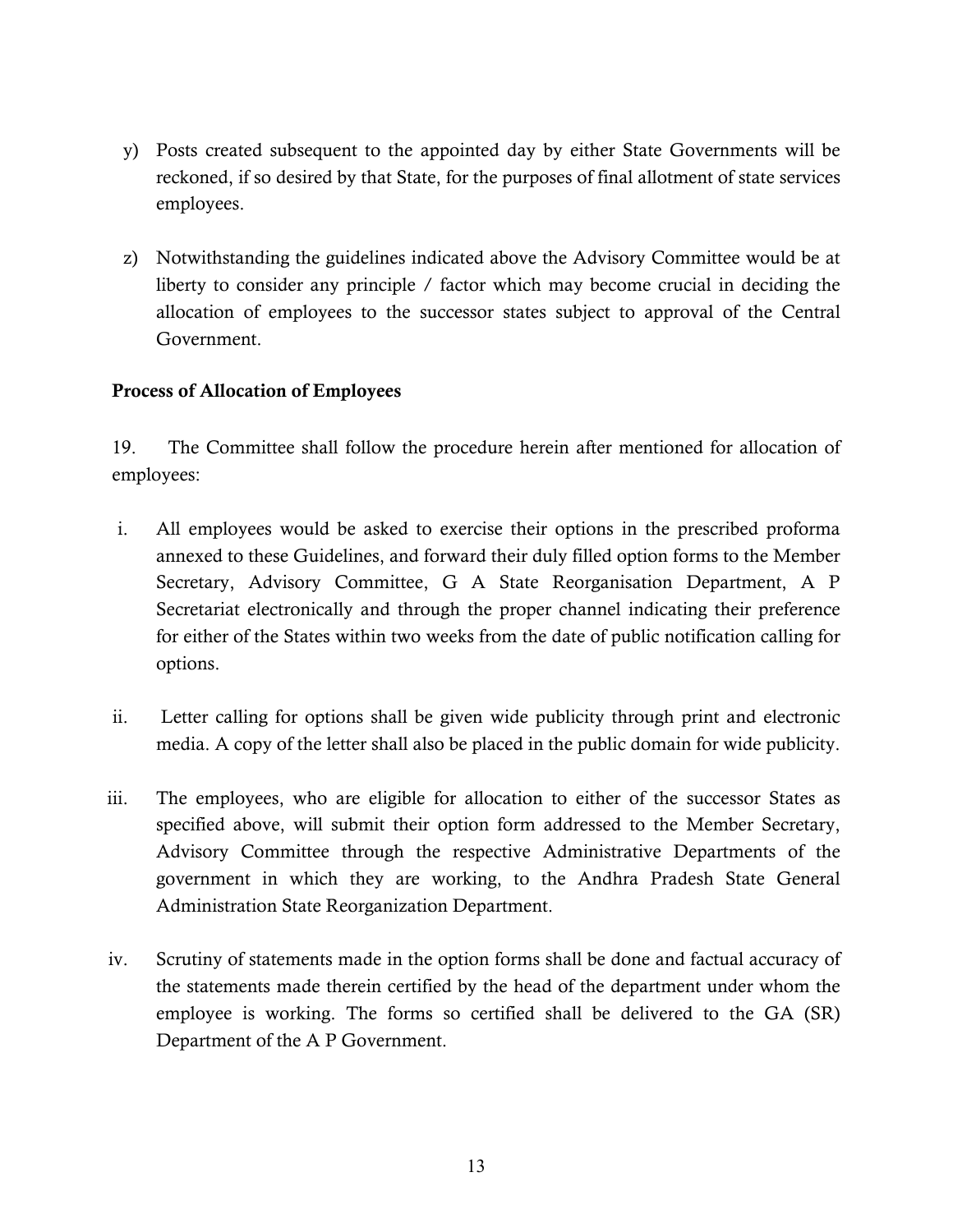- v. If no option is received within the prescribed time, or where an employee is willing to be allotted to either of the two States such person shall be allotted based on the other criteria.
- vi. Option once exercised cannot be changed under any circumstance.
- vii. After the distribution of posts is finalized, the Advisory Committee will draw up, with the help of the departments concerned and the G A State Reorganization Department of A P Government, a Tentative Allocation List for all employees whether they have exercised option or not. The Member Secretary of the Advisory Committee will circulate the Tentative Allocation List to the respective successor State Governments for information of their employees and for submission of representations, if any, by such employees within a period of two weeks from the date of such communication. The GA State Reorganization Department of AP is required to issue the Tentative Allocation List on behalf of the Advisory Committee. The list shall be widely published and circulated inviting representations of employees against their tentative allocation.

### Representations by and Final Allocation of Employees

20. Representations against tentative allocation may be received and disposed off in the following manner:

- i. An employees who feels aggrieved by his tentative allocation, as prepared by the Advisory Committee would be at liberty to submit his representations to the Chief Secretary to the successor State in which he is serving, with a copy to the State Reorganization Department constituted in the State of Andhra Pradesh.
- ii. Representation of an employee should be self-contained, clearly indicating the specific points of grievance and should be addressed to the Advisory Committee. The concerned administrative department will offer its views on the representation and forward it to the G A State Reorganization Department of the Government of A P.
- iii. The successor State of Andhra Pradesh shall furnish its official comments in the light of the remarks of the administrative department on the representations received keeping in view the law, rules, and orders, and would forward the same for further consideration of the Advisory Committee.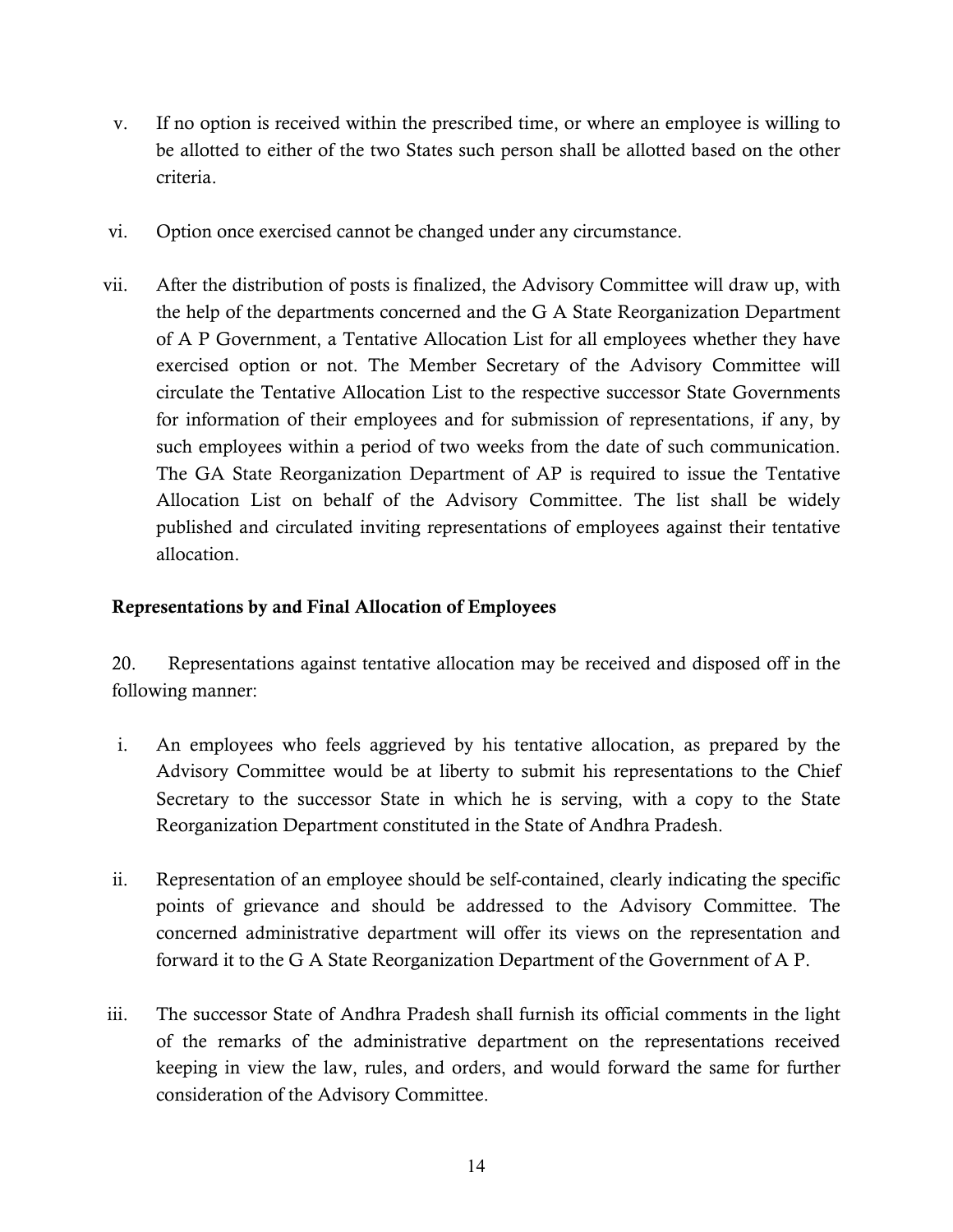- iv. The Advisory Committee will consider the representation of the employees after taking the views of Administrative Department concerned at a meeting attended by the representatives of the two States and the Central Government. The recommendations will thereafter be forwarded to the Central Government with the recommendations of the Advisory committee for taking a final view in the matter.
- v. Based on the recommendations of the Advisory Committee, the Central Government shall issue final allocation orders under Section 77 of the Act allocating the employees to either of the States.
- vi. The Central Government shall have the power to review any of its orders issued under the Act.
- vii. The Member Secretary of the Committee would be responsible for guiding the Advisory Committee in this regard.

### Responsibility of the State Governments

21. The State Reorganization Department of the State of A P shall assist the Advisory Committee and the Central Government in the discharge of their duties under the Act, in consultation with the State Government of Telangana. The GA (SR) Department will ensure submission by every department of a detailed scheme containing complete information required for the purpose of allocation of posts and personnel including details of Institutions exempted under paragraph 14 of the Presidential Order, details of specified gazette categories, multi zonal cadres, and categories of posts exempted under the Order; data on sanctioned posts, with vacancies there in as on the appointed day, in the department; personnel on rolls in every allocable category of post, with full details of persons allocated provisionally to serve the state of Telangana including full fledged proposal for allocation of posts, and fixation of cadre strength of every category of post in the department and for final allocation of personnel with all support data, information, laws, rules, and procedures.

22. The Advisory Committee in accordance with the provisions of the Constitution will facilitate the allocation and distribution of personnel in respect of the Subordinate Judiciary and the Legislature Secretariat by the Central Government.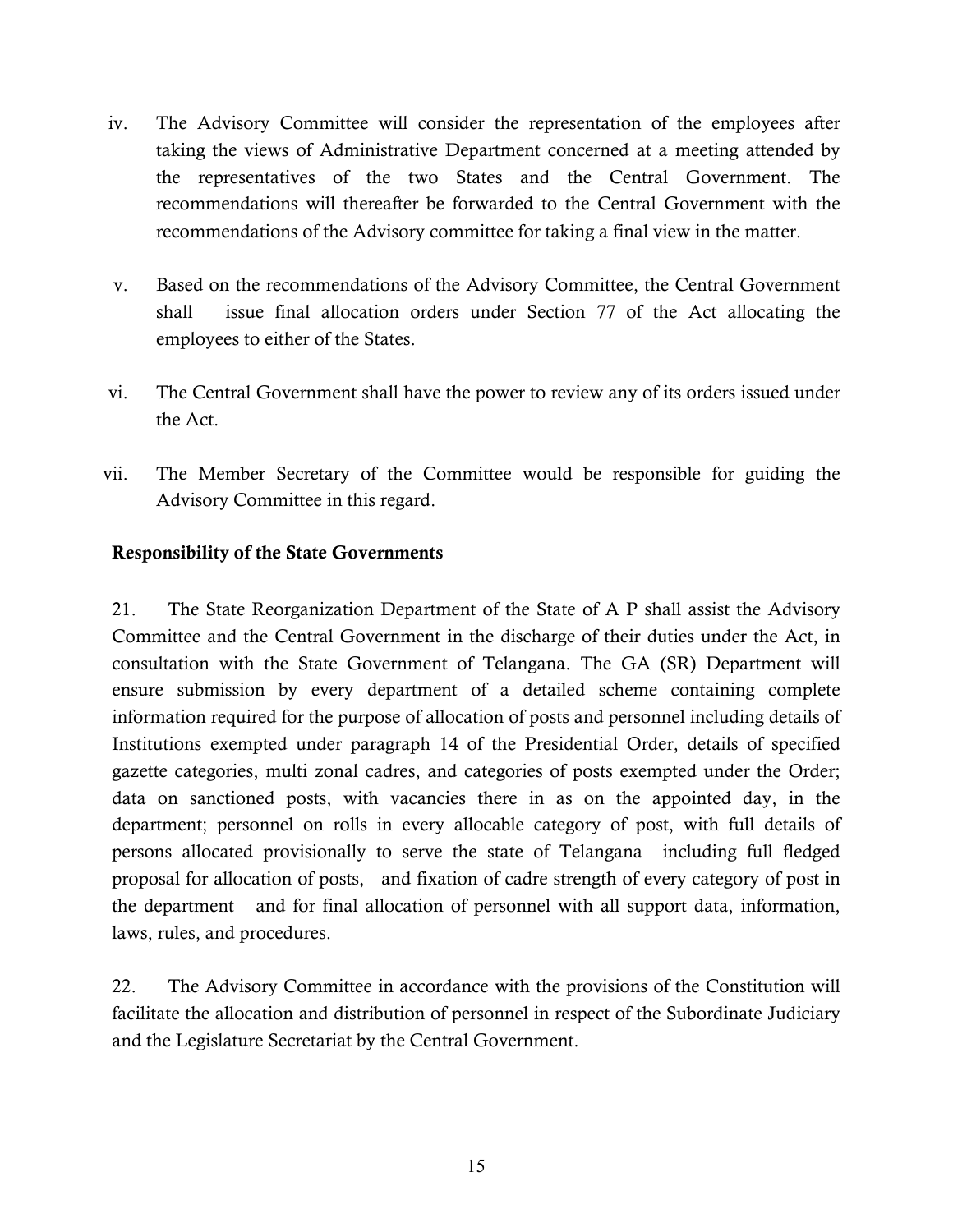### Annexure – A – OPTION FORM

## Information Required for Allocation of State Services Personnel

{Vide section 77 in Part VIII of the Andhra Pradesh Reorganization Act, 2014}

| Name of the Department | the<br>Category of post to which    |
|------------------------|-------------------------------------|
|                        | Government Servant belongs          |
| (1)                    |                                     |
|                        |                                     |
|                        |                                     |
| Name of the Service    | Departmental unit / unit officer in |
|                        | respect of the category of<br>the   |
|                        | Government Servant                  |
|                        | 4                                   |

| 1.          | Name of the Government Servant<br>(As given in the Service Register) |  |
|-------------|----------------------------------------------------------------------|--|
| $2^{\circ}$ | Date of Birth                                                        |  |
| 3.          | Place of Birth (village / town & district)                           |  |
|             |                                                                      |  |
| $4_{\cdot}$ | Home District                                                        |  |
| 5.          | Home town '/declared for LTC<br>(Place and district)                 |  |
| 6.          | Social Status: SC / ST / OBC / Woman<br>/Others                      |  |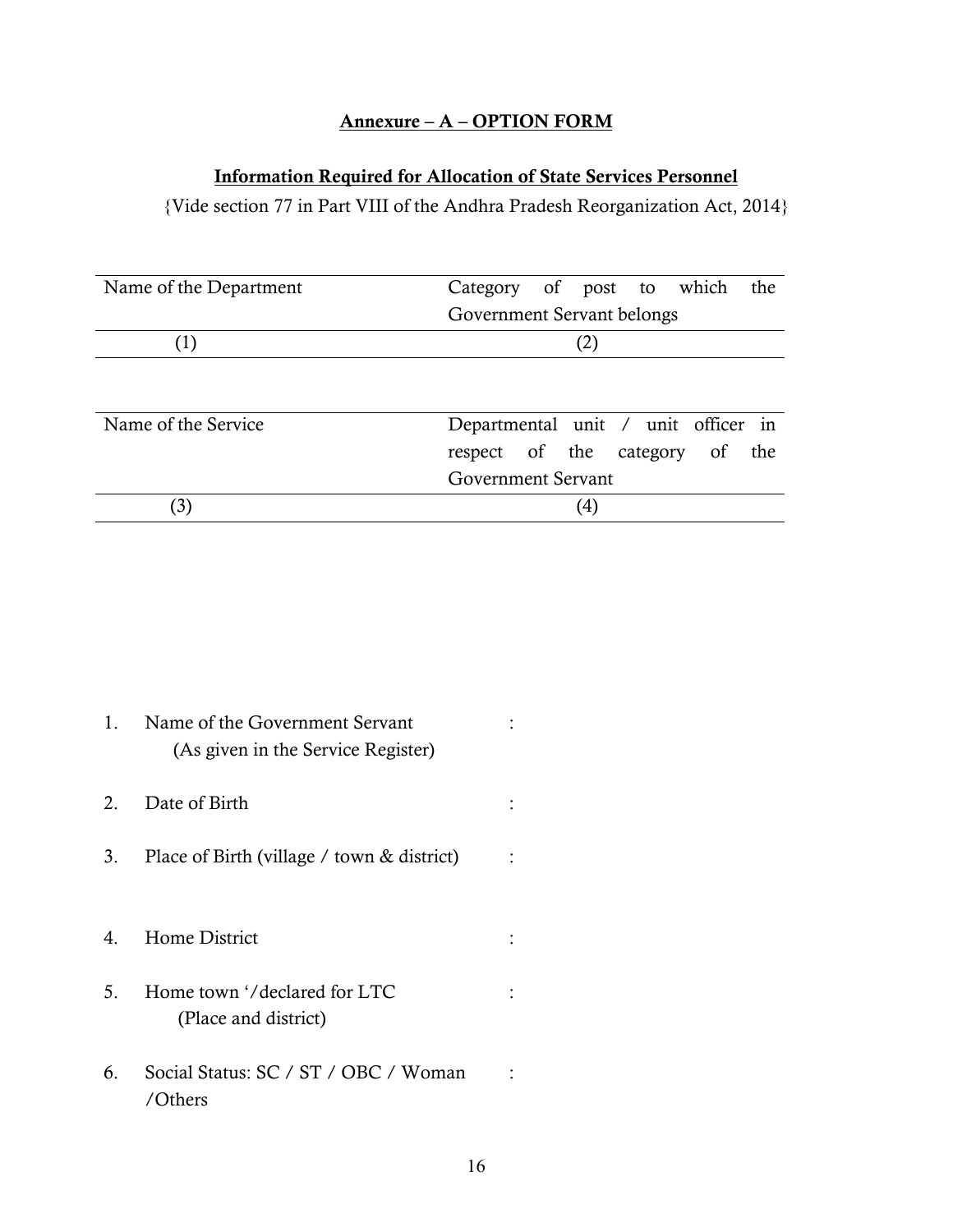- 7. Marital Status: Single / Married / Widowed / Separated
- 8. Year of entry into Government Service :
- 9. Designation and Place of first posting :
- 10. If you are a local candidate in terms of the : Andhra Pradesh Public Employment Order, 1975, specify the local area of which you are a local candidate, together with the name of the State in which the local area now forms a part
- 11. Name the institutions, period of study and the places where you studied for a period of 7 years immediately preceding the qualifying examination /Matriculation examination or where no educational qualification has been prescribed for the post, name the place / places where you resided for a period of 7 years immediately preceding the date of notification for the post

(Please attach Study Certificates or residence certificate as applicable in your case along with this form)

- 12. Have you been confirmed in the post in : which you were first appointed
- 13. Post currently held :
- 14. Office Address :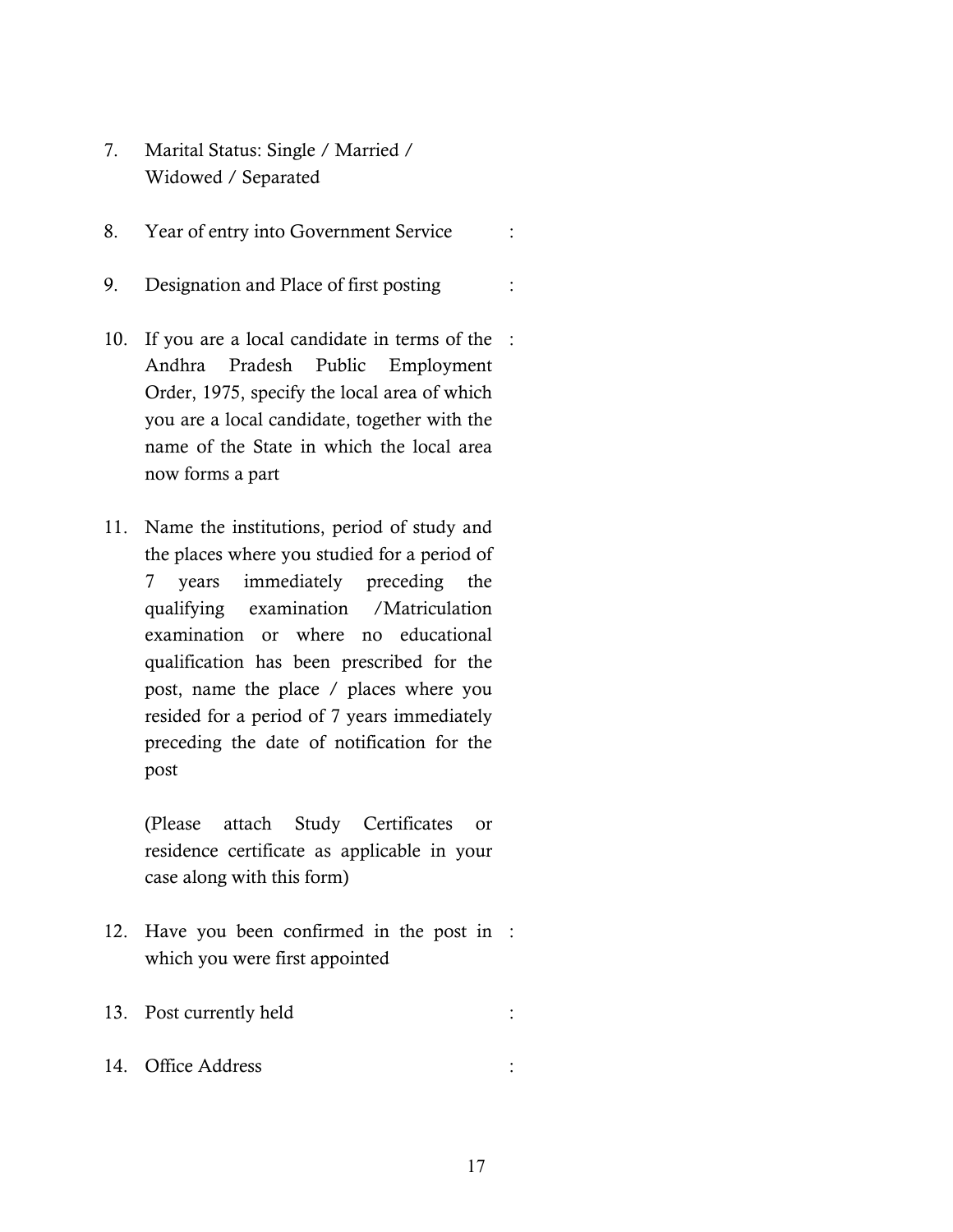- 15. Method of appointment to the post : D R / Promotee / Transferee currently held
- 16. Please state whether you have been : regularly appointed or temporarily appointed or kept in charge only to the category of post which you presently hold
- 17. Are you holding the present post in a : Substantive capacity
- 18. If you have been promoted from a local cadre, indicate the name of the local cadre and the name of the State of which the local cadre is now a part, to which you belonged and the places and completed years of service where you worked in the past
- 19. If currently working on tenure / deputation : / leave / suspension, provide details

#### Preference

I prefer to be allocated to the State of Andhra Pradesh / State of Telangana

The reason why I prefer to be allocated to the state of AP / Telangana is the following:

#### Affirmation